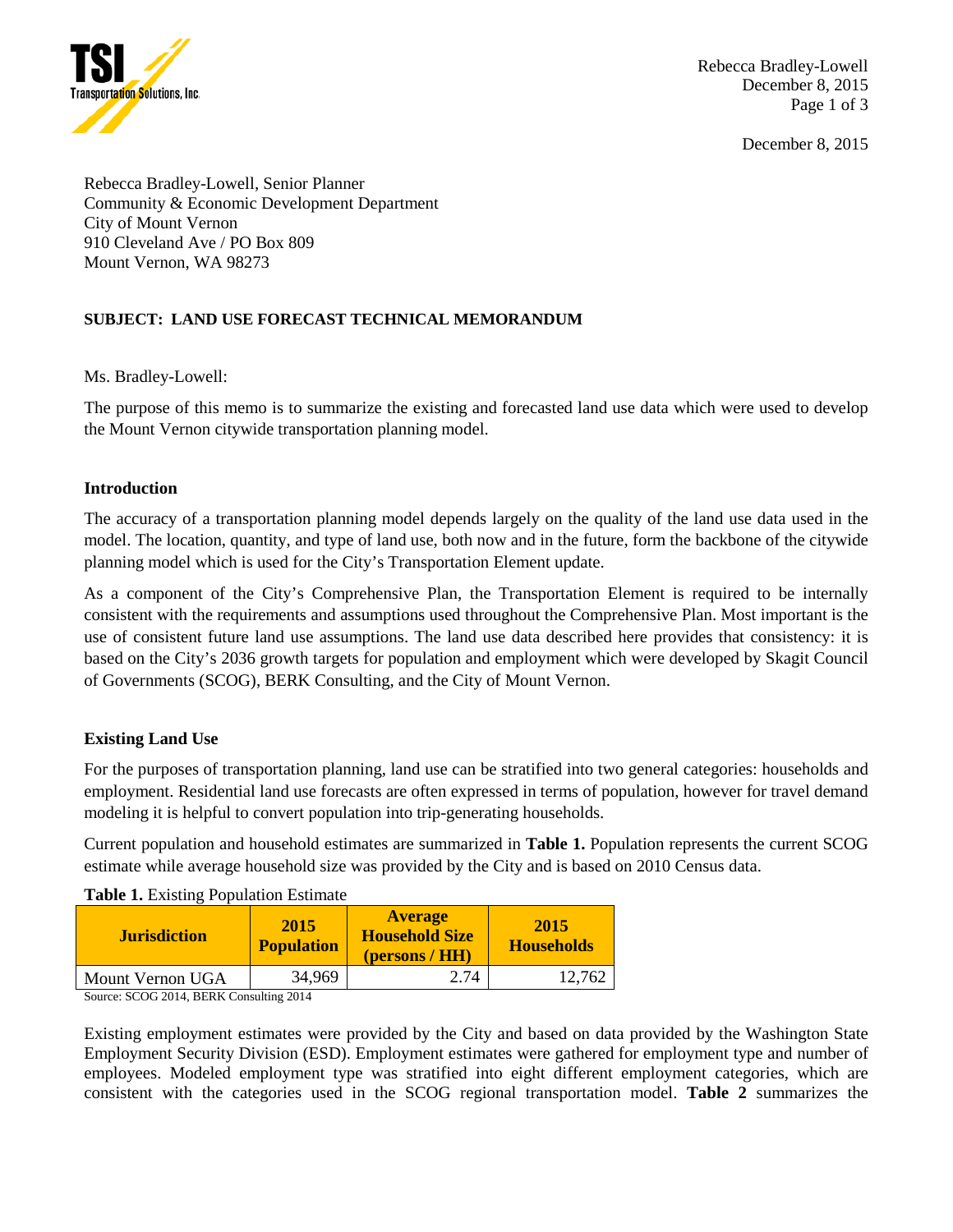

employment categories, including their corresponding North American Industry Classification System (NAICS) code(s), number of employees, and share of total citywide employment.

| <b>NAICS Code</b>                     | <b>Employment Sector</b>                       | <b>Employees</b> | <b>Percent</b> |
|---------------------------------------|------------------------------------------------|------------------|----------------|
| 44, 45                                | Retail                                         | 3,418            | 20.7%          |
| 51-56, 61, 71, 72, 81                 | Finance, Insurance, Real Estate, and Services  | 2,758            | 16.7%          |
| Public sector,<br>excluding education | Government                                     | 1,265            | 7.7%           |
| 61                                    | Education                                      | 1,995            | 12.1%          |
| 22, 42, 48, 49                        | Wholesale Trade, Transportation, and Utilities | 940              | 5.7%           |
| 31-33                                 | Manufacturing                                  | 890              | 5.4%           |
| 11, 21, 23                            | <b>Construction and Resources</b>              | 1,144            | 6.9%           |
| 62                                    | Health                                         | 4,093            | 2.5%           |
|                                       | Total                                          | 16,503           | 100.0%         |

# **Table 2**. Existing Employment Estimates

Source: ESD 2015, City of Mount Vernon 2015

# **Land Use Growth Forecast**

To ensure internal consistency with the other elements of the Comprehensive Plan Update, the citywide planning model used land use forecasts which are consistent with SCOG growth allocations. These forecasts include total population growth of 12,434 and employment growth of 4,785. **Tables 3** and **4** summarize SCOG population growth allocations and estimated household growth using average household size.

#### **Table 3.** Mount Vernon 2015-2036 Population Allocation

| <b>Jurisdiction</b>      | 2015<br><b>Population</b> | <b>Population</b><br><b>Allocation</b> | <b>2036</b><br><b>Population</b> | <b>Compound Annual</b><br><b>Growth Rate</b> |
|--------------------------|---------------------------|----------------------------------------|----------------------------------|----------------------------------------------|
| Mount Vernon UGA         | 34,969                    | 12,434                                 | 47,403                           | .46%                                         |
| $0.0000011$ DEDI $\zeta$ | 0.011                     |                                        |                                  |                                              |

Source: SCOG 2014, BERK Consulting 2014

# **Table 4**. Mount Vernon 2015-2036 Household Growth

| <b>Jurisdiction</b> | <b>Population</b><br><b>Allocation</b> | <b>Average</b><br><b>Household Size</b><br>(persons / HH) | <b>Household</b><br><b>Growth</b> |
|---------------------|----------------------------------------|-----------------------------------------------------------|-----------------------------------|
| Mount Vernon UGA    | 12.434                                 | 2.74                                                      | 4,537                             |

Source: SCOG 2014, BERK Consulting 2014

Citywide SCOG employment growth allocations are summarized in **Table 5**. The SCOG employment forecast describes growth in a total of five employment categories. For demand modeling purposes, growth allocations were disaggregated to the eight categories described in Table 2 using NAICS code associations and distributing proportionately to the existing employment within each category.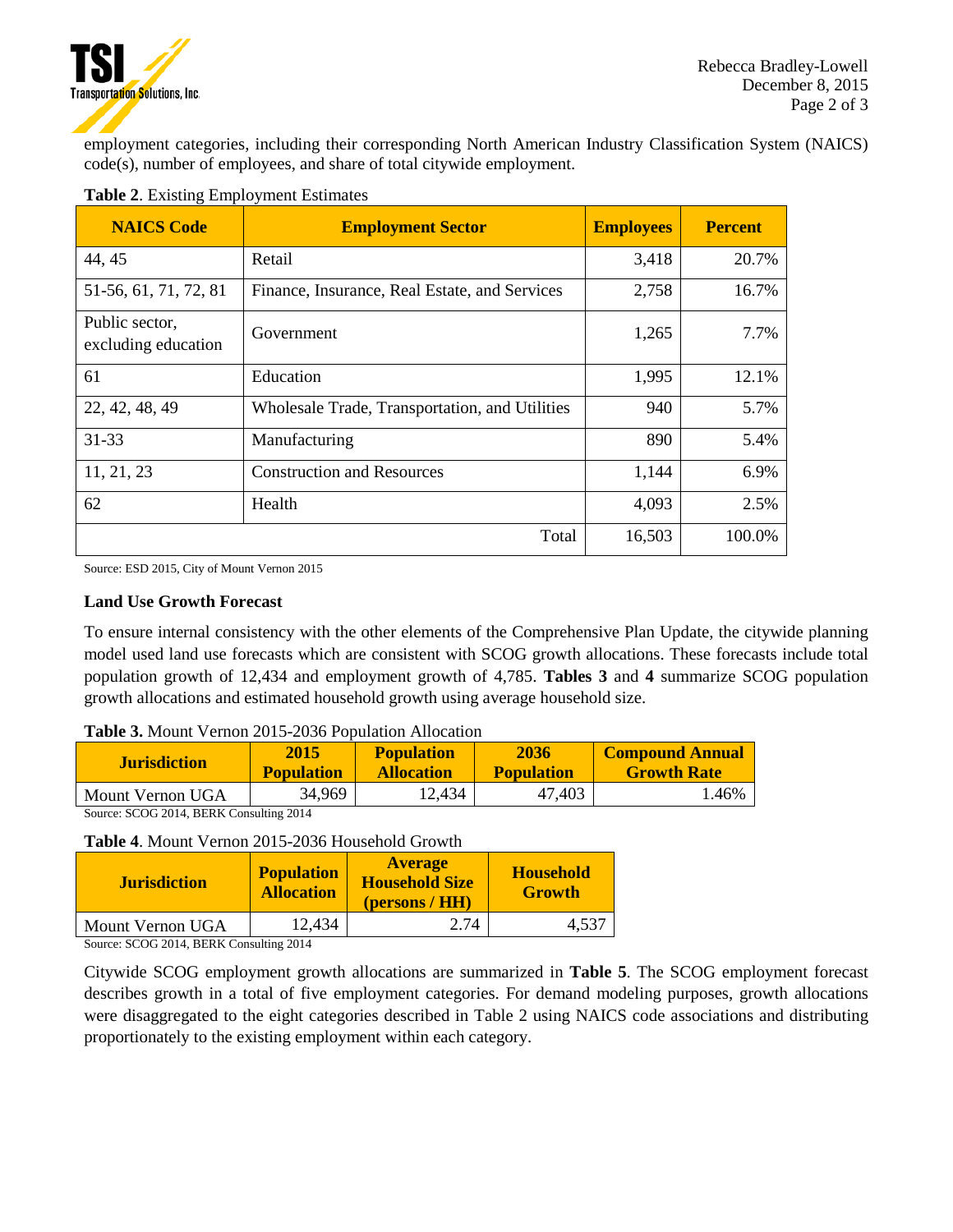

Rebecca Bradley-Lowell December 8, 2015 Page 3 of 3

| <b>NAICS Code</b>         | <b>Employment Sector</b> | <b>Net Growth, 2015-2036</b> |
|---------------------------|--------------------------|------------------------------|
| 44, 45, 72                | Retail                   | 201                          |
| 51-56, 62, 71, 81         | <b>Services</b>          | 1,936                        |
| 61, 92                    | Government/Education     | 1,774                        |
| 22, 23, 31-33, 42, 48, 49 | Industrial               | 874                          |
| 11, 21                    | Resources                |                              |
|                           | Total                    | 4.785                        |

# **Table 5. Mount Vernon 2036 Employment Growth Forecast**

Source: SCOG 2014, BERK Consulting 2014

#### **Land Use Growth Location**

The geographic units or Transportation Analysis Zones (TAZs) used to geographically assign land use in and around Mount Vernon are consistent with the structure developed by SCOG for the regional planning model. A total of 91 internal TAZs were used to represent the City and UGA. Residential land use is represented in the traffic model in terms of households while employment is modeled using the categories defined in Table 2. The existing household and employment totals described above were checked against TAZ-based GIS data provided by SCOG and minor revisions were made to reconcile the latest land use estimates with SCOG geospatial data.

City staff distributed citywide population and employment growth forecasts to the modeled TAZs based on an internal buildable lands analysis and through collaboration with TSI. Each TAZ was assigned an estimated 20 year growth capacity, expressed in (total) households and employment (by type).

The transportation model uses a household cross-classification scheme which represents households by number of occupants and number of vehicles, based on SCOG's analysis of 2010 census data. To prepare the total household growth forecast for input to the model, TAZ-based household growth was cross-classified using the existing (SCOG) cross-classification shares. The citywide traffic forecasting model will be described in greater detail in a subsequent memo.

#### **Conclusion**

The land use data described in this memo is consistent with the latest available residential and employment data as well as the most recent SCOG growth forecasts which will be incorporated to the City's Comprehensive Plan update.

I trust this provides you with an understanding of the existing and future land use information which forms the backbone of the travel demand component of the Mount Vernon citywide planning model. If you have any questions or need clarification related to the approach described here, please contact me at your convenience.

Regards,

**Transportation Solutions, Inc.**

Andrew L. Bratlien, PE Senior Transportation Engineer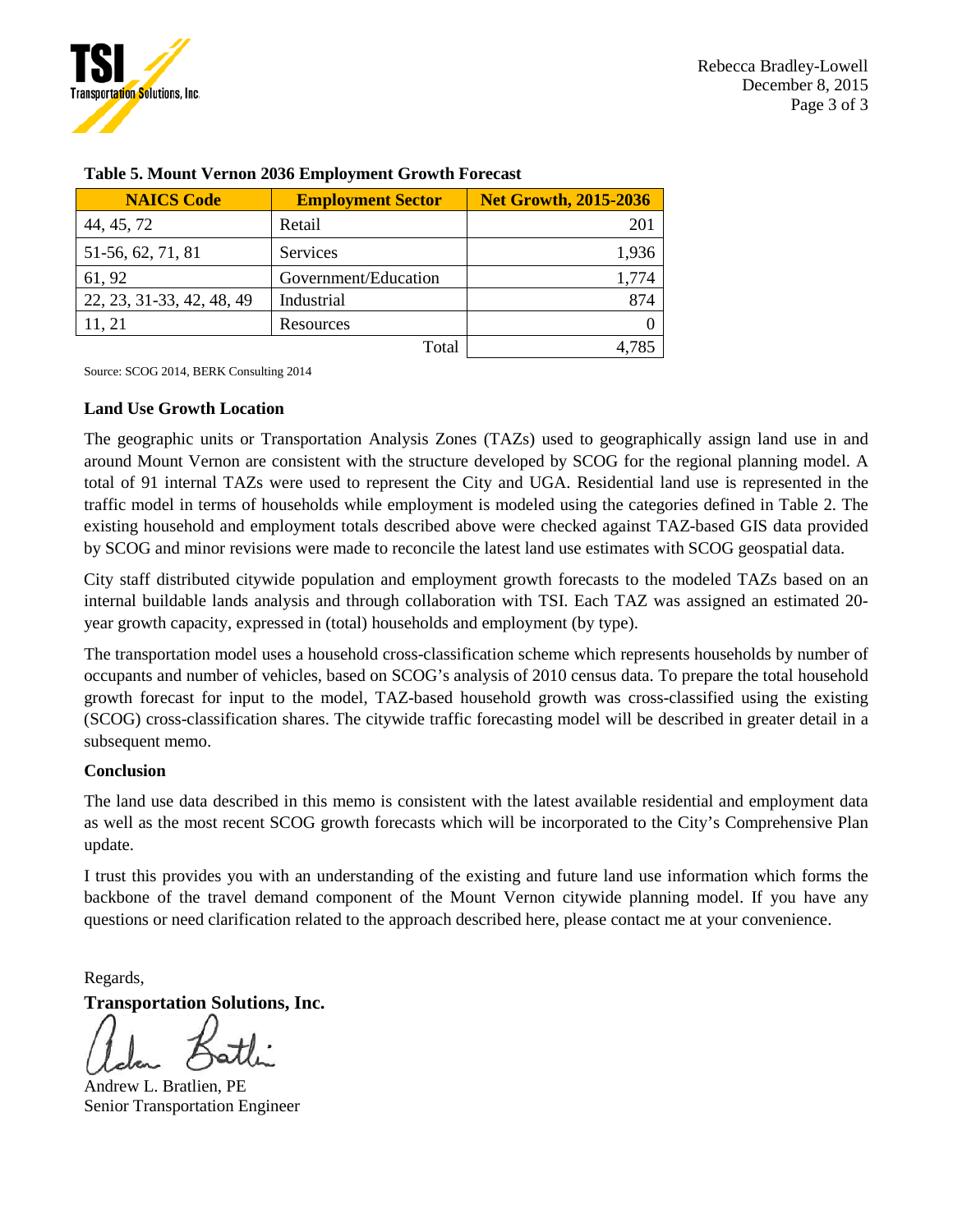

Rebecca Bradley-Lowell December 14, 2015 Page 1 of 4

December 14, 2015

Rebecca Bradley-Lowell, Senior Planner Community & Economic Development Department City of Mount Vernon 910 Cleveland Ave / PO Box 809 Mount Vernon, WA 98273

# **SUBJECT: TRAFFIC FORECASTING TECHNICAL MEMORANDUM**

# **Introduction**

The purpose of this memo is to summarize the Mount Vernon citywide travel demand model (Model), which was developed by TSI with support from Skagit Council of Governments (SCOG) and the City of Mount Vernon.

This memo describes the major components of the Mount Vernon TDM, including street network development, trip generation, trip distribution, and traffic assignment. It also summarizes model calibration and the process by which the calibrated model forecasts future travel demand.

# **Background**

The Mount Vernon TDM was developed in PTV Visum 14.00-17 software and is based on SCOG's regional travel demand model. Travel demand is represented in terms of PM peak hour vehicle trips. The base year model has been calibrated to match intersection turning movement counts collected at 101 locations throughout the city in November of 2013.

The accuracy of a travel demand model depends on the underlying land use data, i.e. the location, quantity, and nature of housing and employment. The development of the existing and forecasted land use data which are used in the citywide TDM are described in the Land Use Forecast Technical Memo dated December 8, 2015.

# **Network Development**

Existing transportation facilities were inventoried as described in the Existing Level of Service Technical Memo dated December 8, 2015. The network inventory was used to verify and expand the SCOG regional model street network in order to ensure that the citywide model accurately represented (1) the City's arterial street system, (2) local streets which are outside the scope of the regional model, and (3) regionally significant routes including state highways and I-5.

Link and node capacities and volume-delay functions were kept consistent with the SCOG regional model.

# **Traffic Analysis Zone Structure**

The function of a Traffic Analysis Zone (TAZ) in a travel demand model is to generate vehicle trips to and from the roadway network. In general internal TAZs are specific geographic areas that are associated with specific land use data. The land use data associated with a TAZ determines the number of trips that the TAZ produces to or attracts from the other TAZs in the model. This model's traffic analysis zone (TAZ) structure consists of 98 zones, of which 91 are internal to the Mount Vernon area.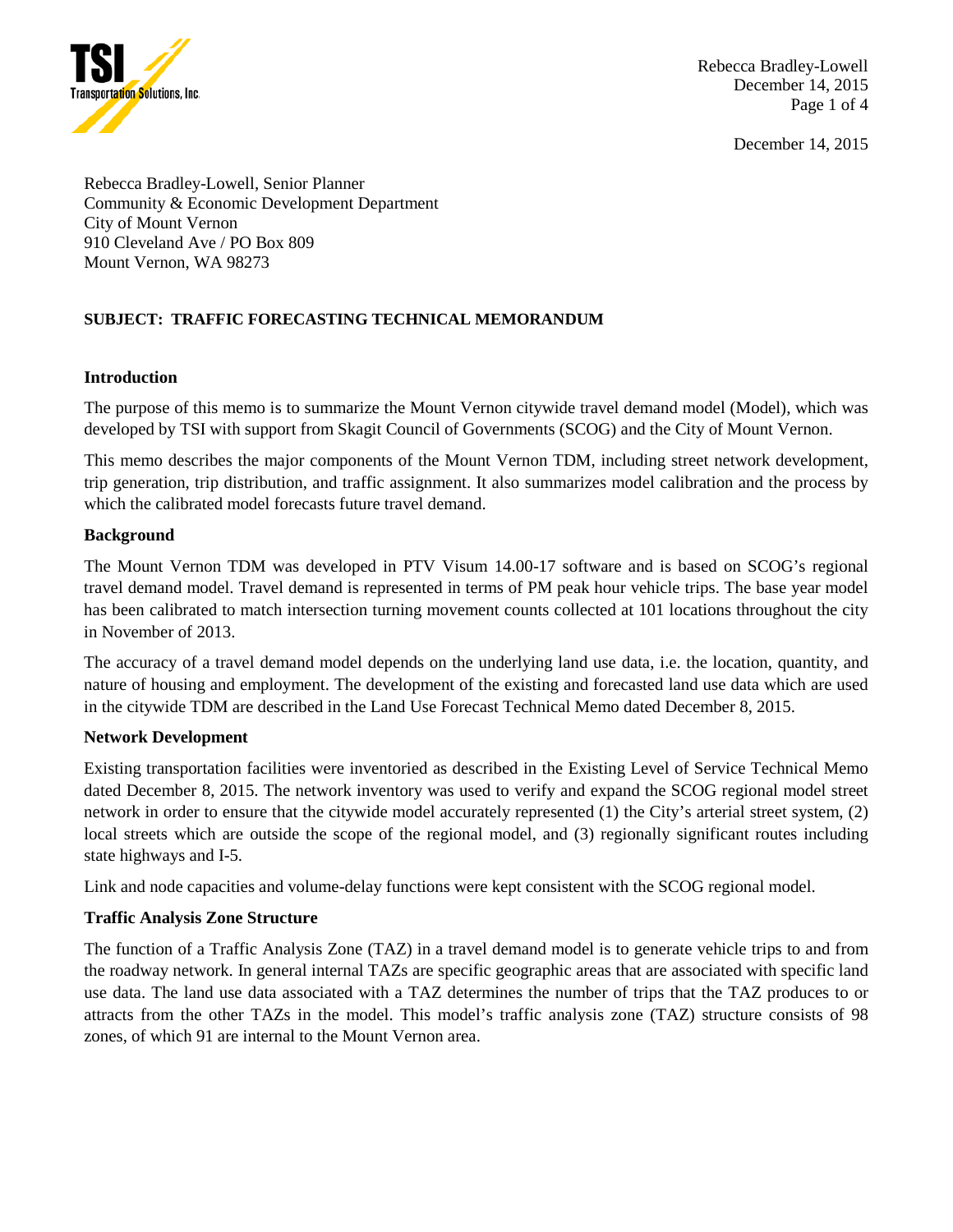

Rebecca Bradley-Lowell December 14, 2015 Page 2 of 4

There are 7 external zones surrounding the modeled study area. These zones are designed to incorporate trips that are generated to and/or from points outside the network. Although these are labeled zones, they actually represent links to regions outside the model and do not represent a defined area. These zones do not reflect any land use assumptions; only vehicle trips. Trips to and from each external zone are determined from actual traffic counts and future trips are based on historical growth records. These external zones play a two-part role in the model: (1) only a certain portion of the trips in an external zone interact with TAZ's within the model, and (2) the remained of the trips in any external zone interact with other external zones outlying the study area. These trips are called through trips since they have neither an origin nor destination within the study area yet they pass through the study area, impacting the network.

# **Trip Generation**

Trips are generated by land uses and are assigned a trip type. In general, three basic trip types are represented in the travel demand model:

- Home-Based Work (HBW): Trips with one end at the traveler's home and the other end at the traveler's place of employment
- Home-Based Other (HBO): Trips with one end at the traveler's home and the other end at somewhere other than the traveler's place of employment, e.g. shopping trips
- Non-Home-Based (NHB): Trips without an end at the traveler's home

Trip generation rates used in the Mount Vernon model are based on SCOG and ITE trip generation rates and are representative of PM peak hour vehicle trips. **Table 1** displays the trip generation rates used in the model.

Residential land use is quantified in households and cross-classified for trip generation purposes. The household cross-classification scheme follows the format  $HH(a)$  (b), where (a) represents the number of people in the household and (b) represents the number of workers in the household. Employment land uses are defined in the Land Use Forecast Technical Memo.

Trip generation for external TAZs is based on current and historical traffic volumes which were provided by SCOG or WSDOT.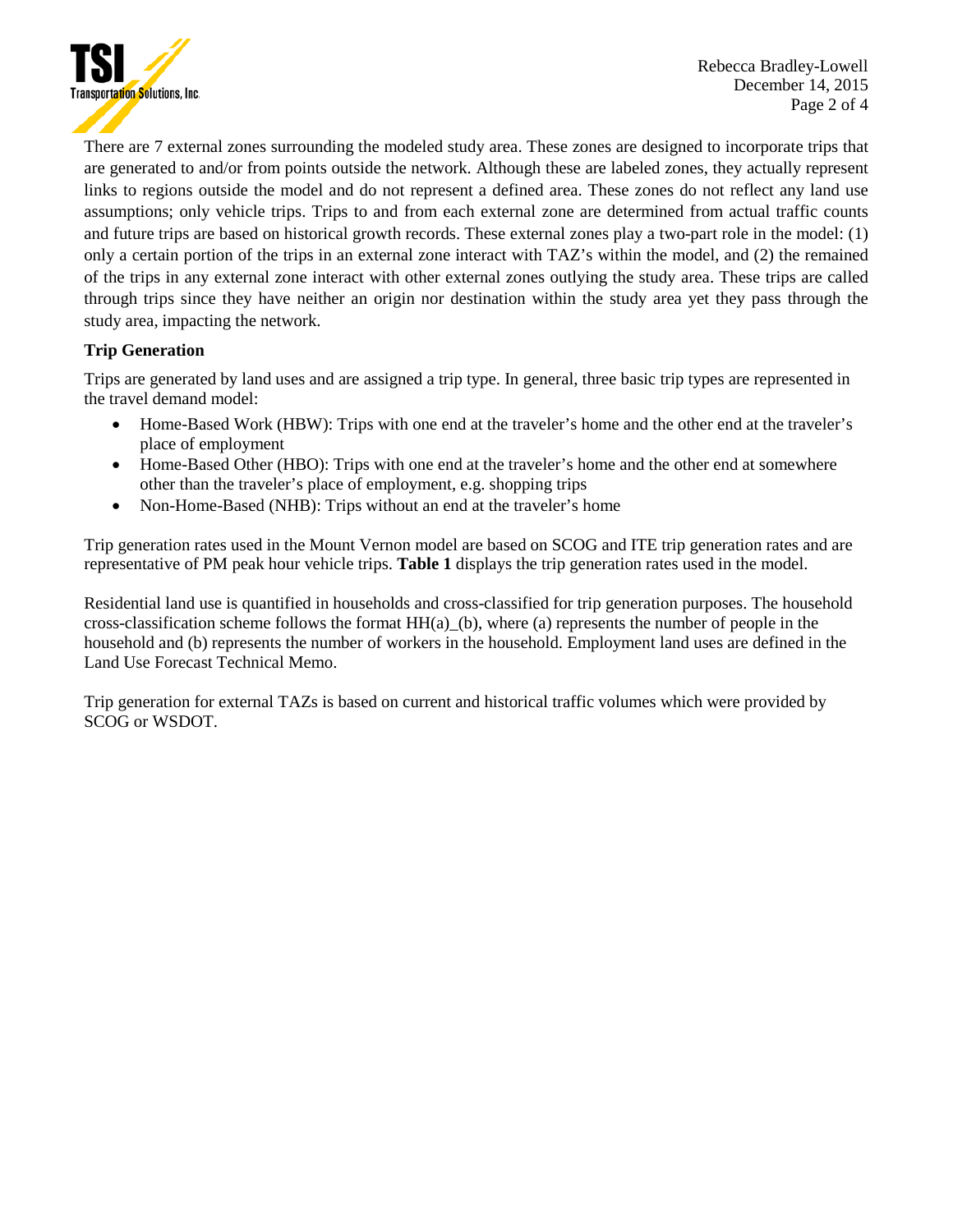

# **Table 1.** Trip Generation Rates

|                      |              |              |                  | <b>Origins</b>   |            |                  | <b>Destinations</b> |            |
|----------------------|--------------|--------------|------------------|------------------|------------|------------------|---------------------|------------|
| <b>Land Use Code</b> | <b>Units</b> | <b>Total</b> | <b>HBW</b>       | <b>HBO</b>       | <b>NHB</b> | <b>HBW</b>       | <b>HBO</b>          | <b>NHB</b> |
| $HH1_0$              | Households   | 0.24         | $\mathbf{0}$     | 0.0870           | 0.0242     | $\mathbf{0}$     | 0.1063              | 0.0242     |
| $HH1_1$              | Households   | 0.32         | 0.0268           | 0.0502           | 0.0367     | 0.1072           | 0.0614              | 0.0367     |
| $HH2_0$              | Households   | 0.37         | $\boldsymbol{0}$ | 0.1340           | 0.0372     | $\boldsymbol{0}$ | 0.1637              | 0.0372     |
| $HH2_1$              | Households   | 0.49         | 0.0248           | 0.1271           | 0.0528     | 0.0990           | 0.1554              | 0.0528     |
| $HH2_2$              | Households   | 0.75         | 0.0632           | 0.1184           | 0.0865     | 0.2526           | 0.1447              | 0.0865     |
| $HH3_0$              | Households   | 0.51         | $\boldsymbol{0}$ | 0.1826           | 0.0507     | $\boldsymbol{0}$ | 0.2231              | 0.0507     |
| $HH3_1$              | Households   | 0.67         | 0.0225           | 0.1868           | 0.0710     | 0.0900           | 0.2283              | 0.0710     |
| $HH3_2$              | Households   | 1.02         | 0.0668           | 0.2028           | 0.1147     | 0.2754           | 0.2479              | 0.1147     |
| HH3_3                | Households   | 1.44         | 0.1210           | 0.2268           | 0.1656     | 0.4838           | 0.2772              | 0.1656     |
| $HH4_0$              | Households   | 0.78         | $\boldsymbol{0}$ | 0.2805           | 0.0779     | $\boldsymbol{0}$ | 0.3428              | 0.0779     |
| $HH4_1$              | Households   | 1.03         | 0.0259           | 0.3078           | 0.1075     | 0.1037           | 0.3761              | 0.1075     |
| $HH4_2$              | Households   | 1.57         | 0.0793           | 0.3753           | 0.1716     | 0.3173           | 0.4588              | 0.1716     |
| HH4_3                | Households   | 2.21         | 0.1673           | 0.3933           | 0.2511     | 0.6690           | 0.4807              | 0.2511     |
| <b>RETAIL</b>        | Employees    | 1.80         | 0.2304           | 0.4158           | 0.3780     | 0.0576           | 0.3402              | 0.3780     |
| <b>FIRES</b>         | Employees    | 0.70         | 0.1680           | 0.1579           | 0.1015     | 0.0420           | 0.1292              | 0.1015     |
| GOV                  | Employees    | 0.70         | 0.2352           | 0.1386           | 0.0770     | 0.0588           | 0.1134              | 0.0770     |
| <b>EDU</b>           | Employees    | 1.56         | 0.6240           | 0.4118           | 0.0156     | 0.1560           | 0.3370              | 0.0156     |
| <b>WTCU</b>          | Employees    | 0.59         | 0.3634           | 0.0097           | 0.0590     | 0.0909           | 0.0080              | 0.0590     |
| <b>MANU</b>          | Employees    | 0.37         | 0.1243           | 0.0122           | 0.0962     | 0.0311           | 0.0100              | 0.0962     |
| <b>RESOURCE</b>      | Employees    | 0.35         | 0.2240           | $\boldsymbol{0}$ | 0.0350     | 0.0560           | $\boldsymbol{0}$    | 0.0350     |
| <b>HEALTH</b>        | Employees    | 1.06         | 0.2544           | 0.2390           | 0.1537     | 0.0636           | 0.1956              | 0.1537     |

Source: SCOG 2015

# **Trip Distribution**

Trips are distributed between TAZs using a gravity model, which is based on the theory that the attraction between two bodies is directly proportional to the bodies' masses and inversely proportional to the distance between the bodies. For the purposes of transportation modeling, a TAZ's "mass" is represented by the number of trips generated (produced by or attracted to) the TAZ while the distance factor is represented by route travel time.

The gravity model calculates the attractiveness between any two TAZs using the following utility function:

$$
f(U) = a * (U^b) * (e^{cU})
$$

In the utility function, U is defined as travel time between zones. The parameters a, b, and c are calibration factors which influence the weight of travel time in the gravity model. The gravity parameters used in the Mount Vernon model are shown in **Table 2** and are based on the values used in the SCOG regional model as well as guidance from *NCHRP Report 716* (TRB 2012).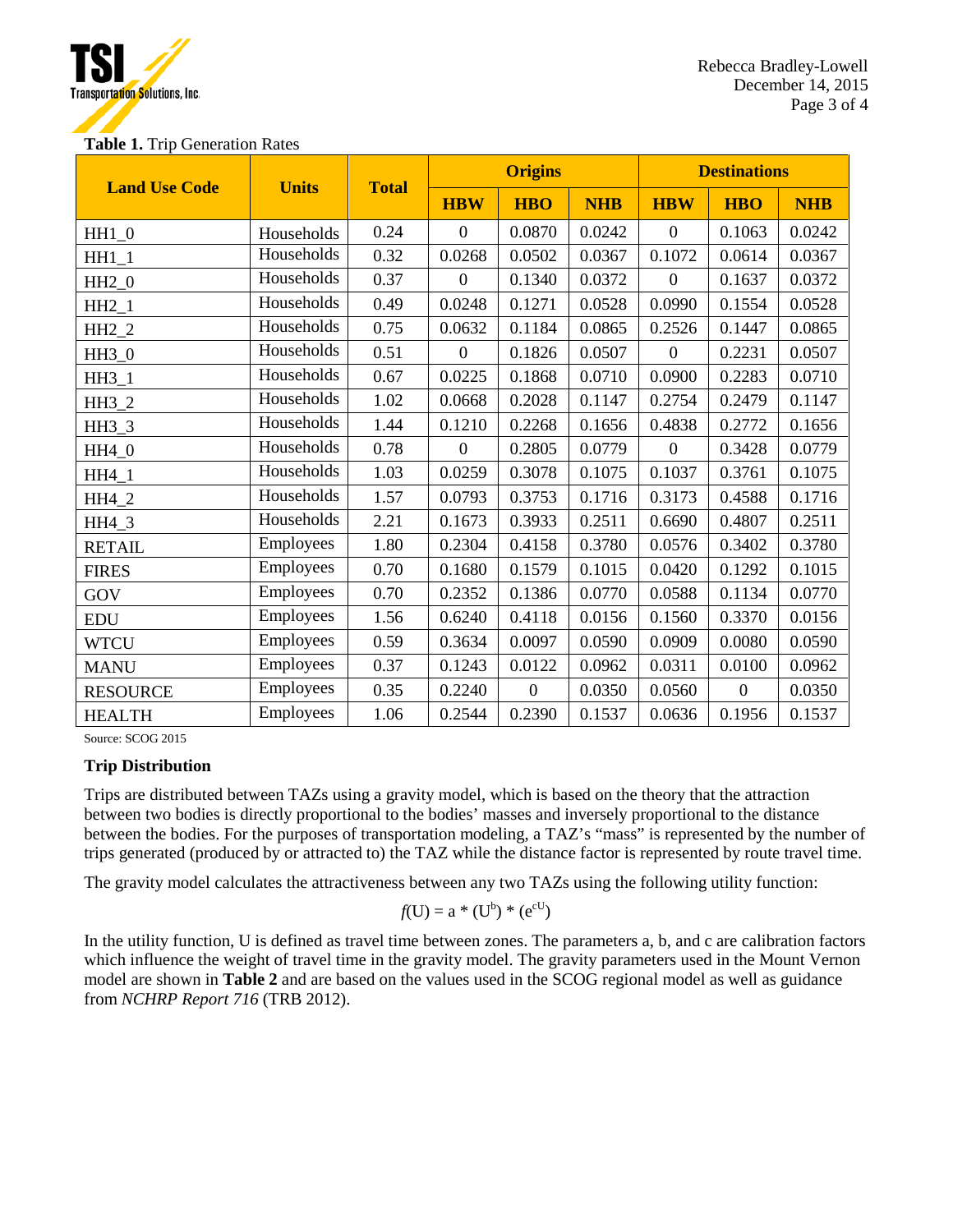

|  | Table 2. Trip Distribution Gravity Model Parameters |  |  |
|--|-----------------------------------------------------|--|--|
|  |                                                     |  |  |

|                        | <b>Model Parameter</b> |         |          |  |  |
|------------------------|------------------------|---------|----------|--|--|
| <b>Trip Purpose</b>    | a                      | h       | c        |  |  |
| Home-Based Work (HBW)  | 100                    | $-0.02$ | $-0.125$ |  |  |
| Home-Based Other (HBO) | 100                    | $-0.90$ | $-0.10$  |  |  |
| Non-Home Based (NHB)   | 100                    | $-0.30$ | $-0.10$  |  |  |

# **Traffic Assignment**

Trips are assigned to the street network uses an equilibrium assignment process which assigns vehicle trips from origin to destination along the calculated shortest travel time route, iteratively updating travel time as vehicle demand induces congestion throughout the network. As travel time is updated, shortest paths are recalculated and traffic re-assigned. The process continues until the model finds an equilibrium condition.

# **Calibration**

The base year model was calibrated based on guidance from FHWA's *Travel Model Validation and Reasonableness Checking Manual Second Edition* (FHWA 2010). Assigned link volume was measured against link volume counts which were derived from the 2013 PM peak hour intersection turning movement counts. Calibration statistics and a scatterplot of assigned vs. counted volume are provided in Appendix B.

# **Forecasting Future Travel Demand**

For the 20-year planning horizon (2035), the travel demand model assumes that the land use forecast developed by SCOG and the City are consistent with the City's updated Land Use Element and that growth rates are primarily based on historical trends for all roadways that function as connections between Mount Vernon and the surrounding region.

An initial traffic forecast scenario assumed that the existing street network will be maintained with no improvements in the next 20 years. This "no build" condition is used to identify locations where improvements will be necessary to maintain minimum LOS standards. A proposed street network improvement list was then developed and each project tested in the model to identify growth-driven improvement projects. The forecasted failures and identified improvement projects will be outlined in a subsequent memo.

The forecasting model can be updated and refined in the future to maintain consistency with any revisions to the City's land use forecast or transportation improvement project list, or to accommodate other feedback from the City.

# **Conclusion**

I trust this provides you with an understanding of the development of the Mount Vernon traffic forecasting model. If you have any questions or need clarification related to any part of the methodology described above, please contact me at your convenience.

Regards,

**Transportation Solutions, Inc.**

Andrew L. Bratlien, PE Senior Transportation Engineer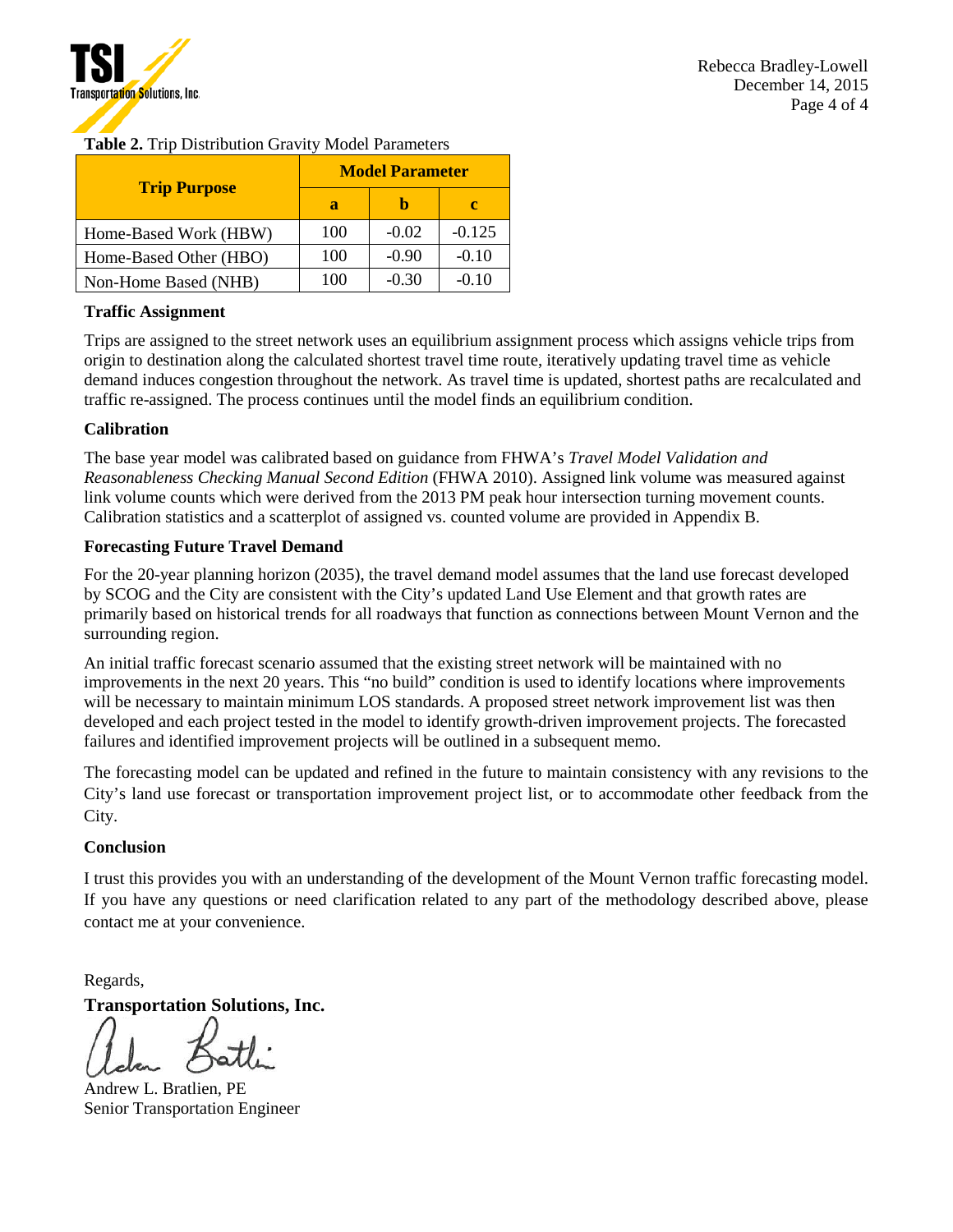**APPENDIX A. TRAFFIC ANALYSIS ZONE STRUCTURE**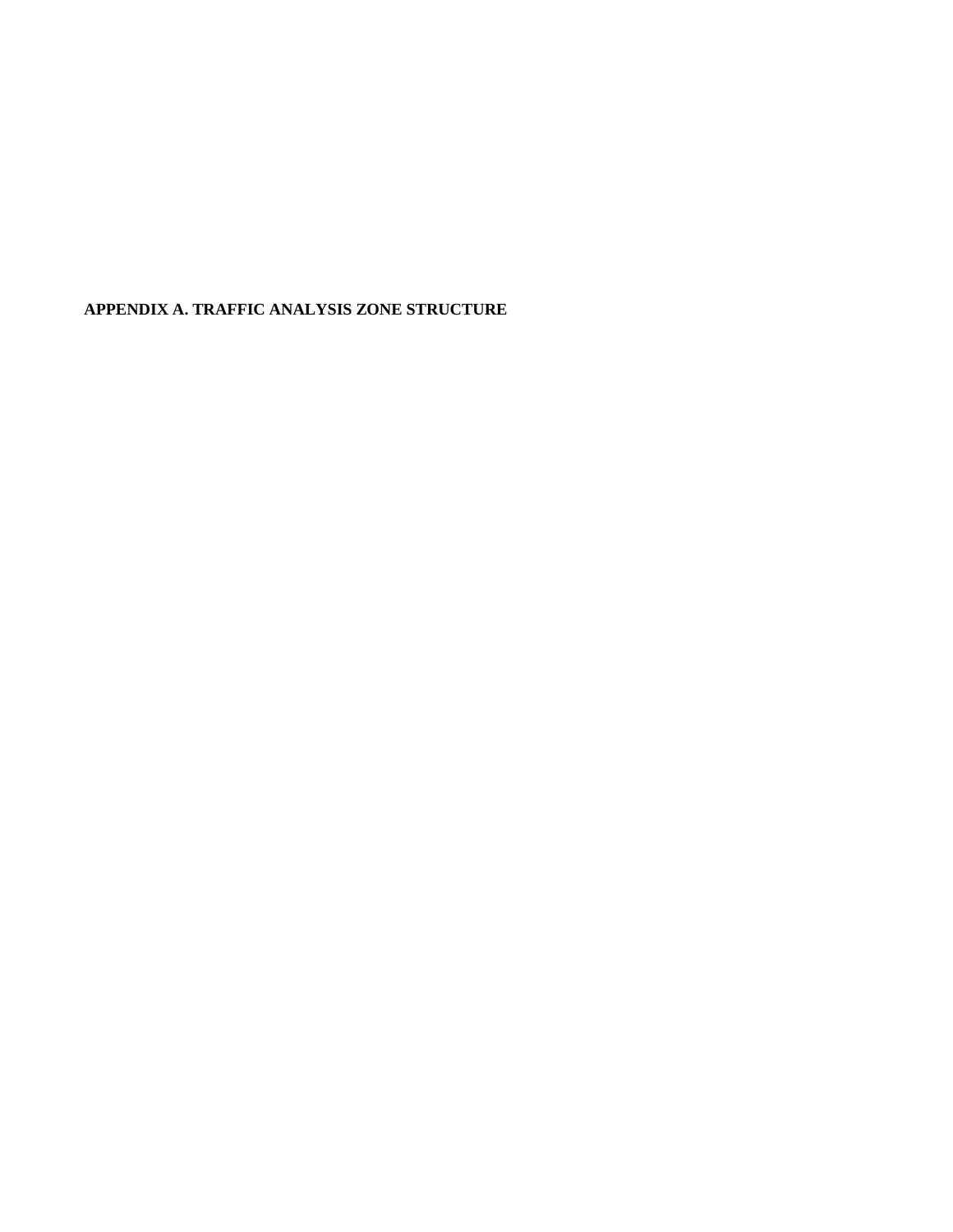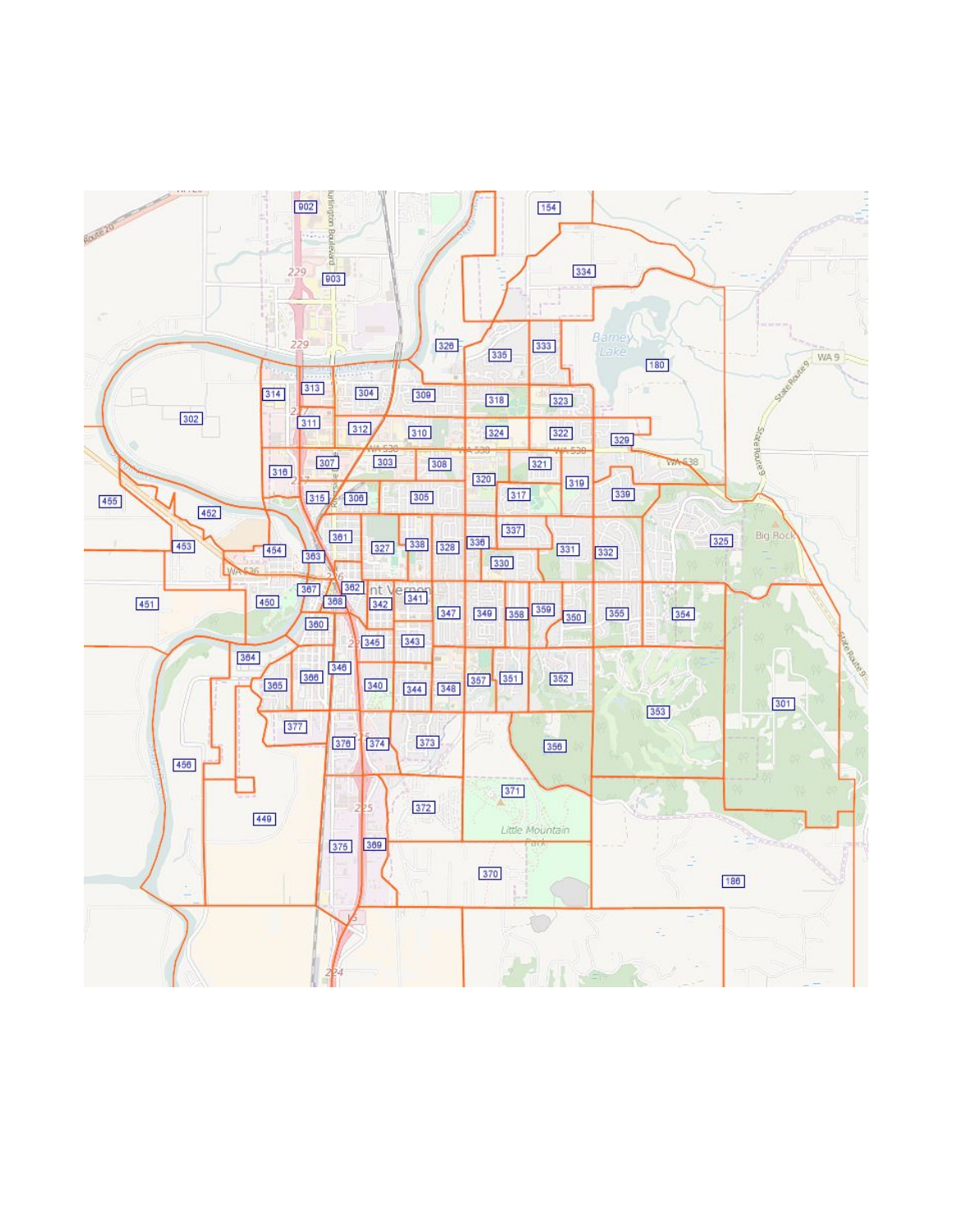**APPENDIX B. MODEL CALIBRATION PLOT**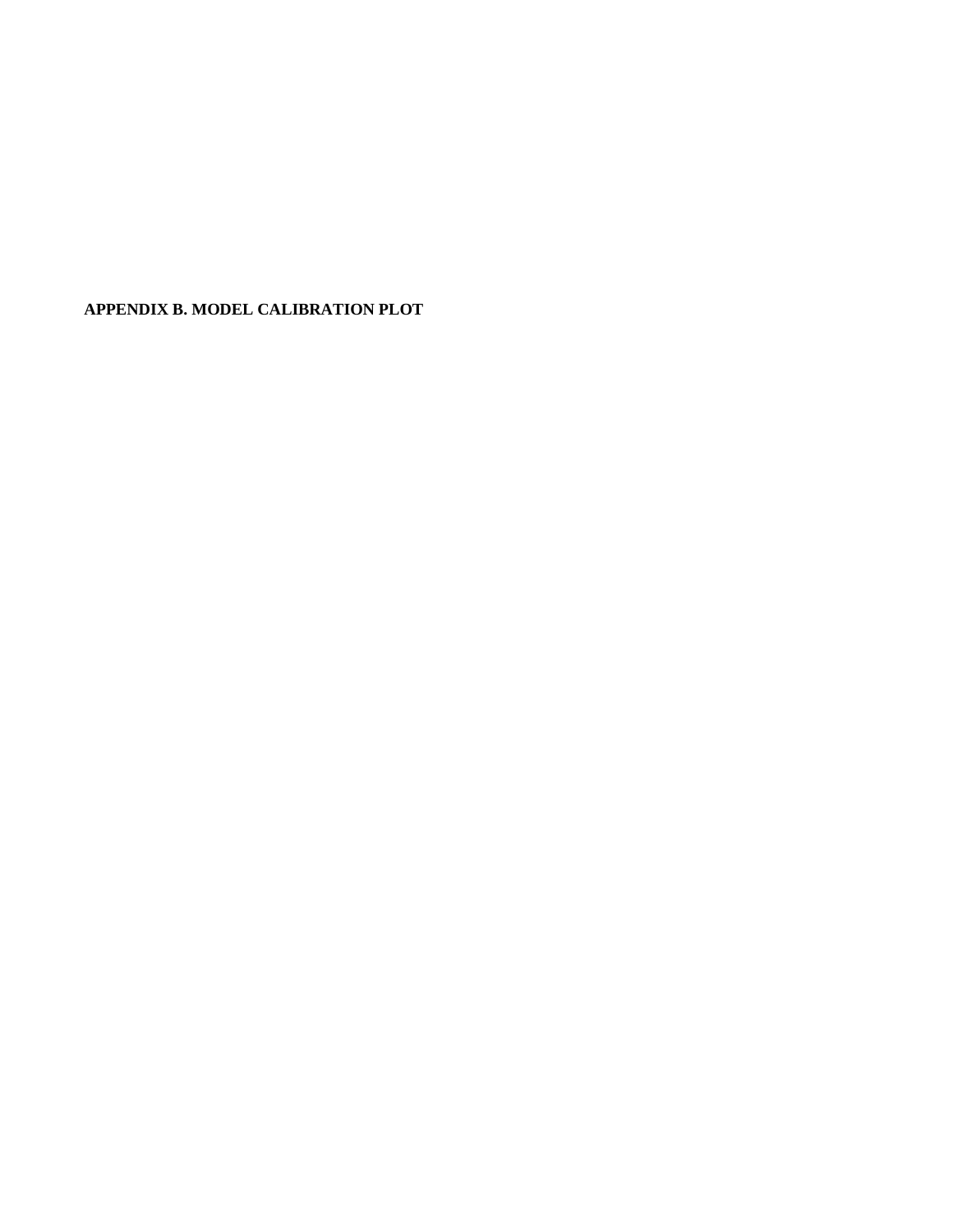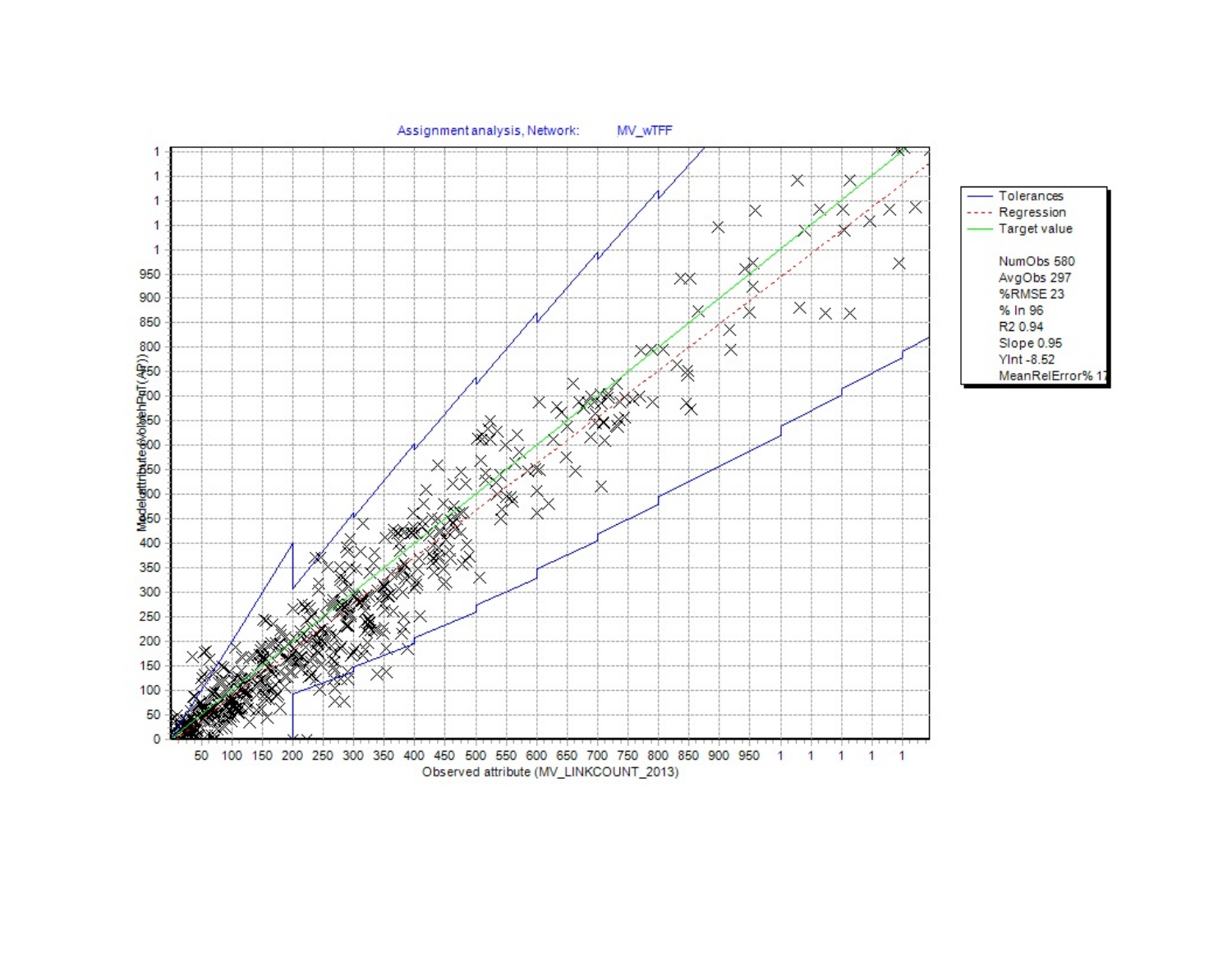

8250 - 165th Avenue NE Suite 100 Redmond, WA 98052-6628 T 425-883-4134 F 425-867-0898 www.tsinw.com

June 13, 2016

Rebecca Bradley-Lowell, Senior Planner Community & Economic Development Department City of Mount Vernon 910 Cleveland Ave / PO Box 809 Mount Vernon, WA 98273

# **SUBJECT: TRAFFIC FORECAST AND 20-YEAR NEEDS UPDATE**

# **Introduction**

TSI has updated the citywide traffic forecasting model to address comments from Skagit Council of Governements (SCOG) staff during the Comprehensive Plan review process. The purpose of this memo is to document the changes to the citywide traffic forecast and to identify the effects of those changes in terms of Level of Service (LOS) failures and necessary improvement projects in the 20-year planning horizon

# **Traffic Forecasting Model Update and Regional Model Coordination**

SCOG staff identified a desire for closer coordination between the Mount Vernon citywide planning model and the SCOG regional planning model, specifically with regard to trips entering and exiting the study area. The Mount Vernon citywide planning model includes seven external zones which represent travel demand at major access routes to and from the City and UGA. These include:

- I-5 at Skagit River Bridge
- $\bullet$  I-5 at SR 534
- Riverside Drive (Old Highway 99) at Skagit River
- SR 9 northeast of Mount Vernon
- SR 9 southeast of Mount Vernon
- SR 536 east of Avon Allen Road
- McLean Road east of Avon Allen Road

To improve consistency between the regional and citywide travel demand forecasts, TSI reviewed the latest regional planning model provided by SCOG and identified forecasted 2040 traffic volumes at the links which represent the citywide model external TAZ loading points. The citywide model external trip generation calculations were updated to reflect these updated regional volume forecasts.

The updated regional volume forecasts were generally slightly higher than the initial citywide external trip forecasts. A significant portion of the increased travel demand represent "through" (external-toexternal) trips, particularly on the I-5 corridor, which will not have a significant impact on the Mount Vernon street network. This memo will focus primarily on the operational impacts of the external trips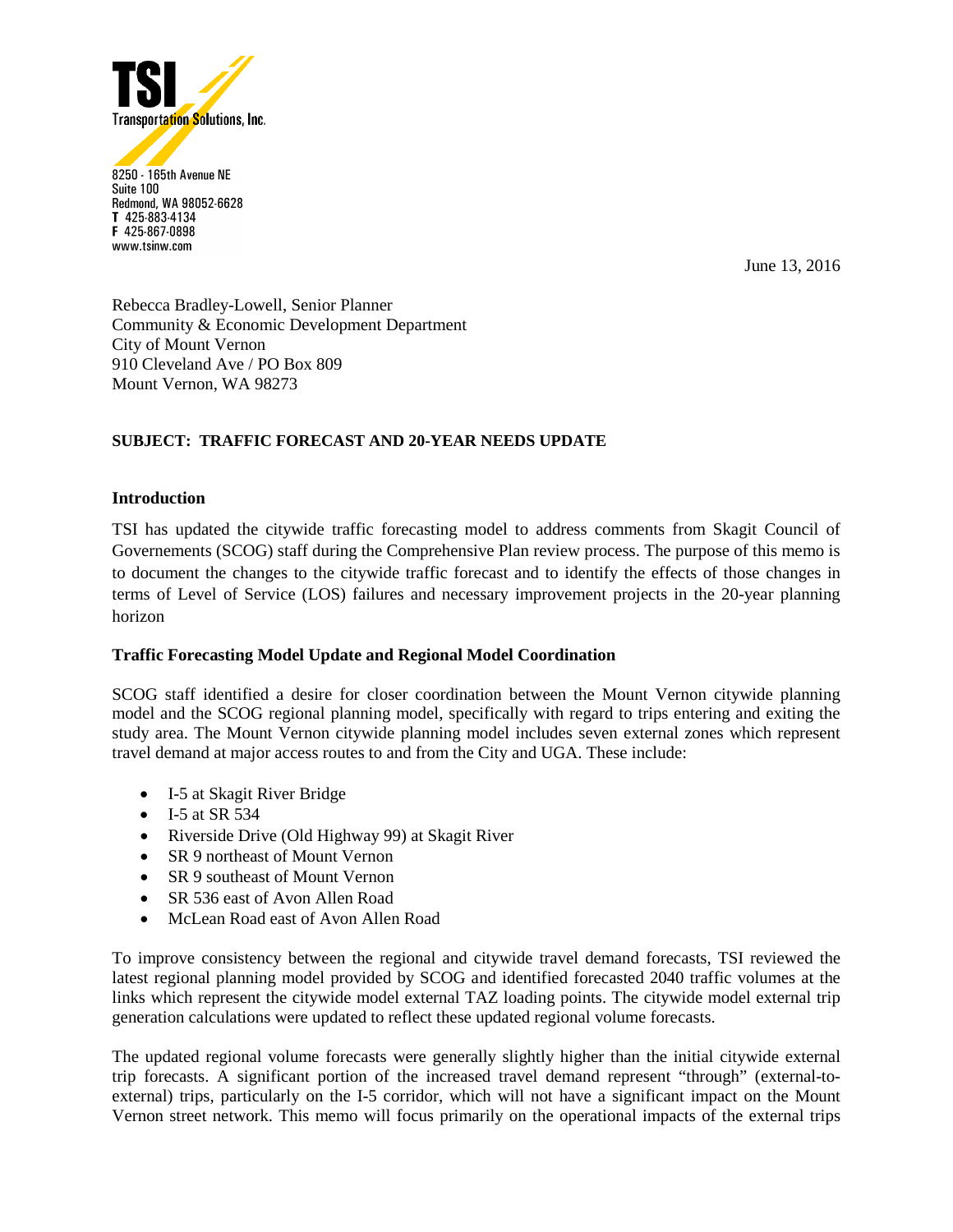

which impact the local street network, most of which have at least one trip end in the Mount Vernon study area.

# **Forecasted Level of Service Deficiencies**

The citywide operational model was updated with the volume forecasts generated by the updated citywide planning model. The updated operational model was used to identify forecasted LOS deficiencies. A total of 16 intersections and 12 segments in the study area are forecasted to fail by 2035 assuming no network improvements, as shown in Table 1 and Table 2.

The updated travel demand forecast results in several new intersection and segment LOS failures which are identified as highlighted facilities in Tables 1 and 2.

| <b>Node</b><br>ID | <b>Intersection</b>                 | <b>Existing</b><br><b>Intersection</b><br>Control <sup>1</sup> | <b>LOS</b><br><b>Standard</b> | 2035<br><b>Delay</b><br>(s/veh) | 2035<br>LOS    |
|-------------------|-------------------------------------|----------------------------------------------------------------|-------------------------------|---------------------------------|----------------|
| 723               | Continental Pl & Hoag Rd            | <b>TWSC</b>                                                    | D                             | 57.0                            | $\mathbf{F}$   |
| 724               | N Laventure Rd & Hoag Rd            | <b>AWSC</b>                                                    | D                             | 56.1                            | $\overline{F}$ |
| 789               | S 1st St/Freeway Dr & W Division St | Signal                                                         | D                             | 140.4                           | $\mathbf{F}$   |
| 801               | Waugh Rd & E Division St            | <b>AWSC</b>                                                    | D                             | 49.2                            | E              |
| 828               | S 13th St & Broad St                | <b>TWSC</b>                                                    | D                             | 50.4                            | $\mathbf F$    |
| 833               | S Laventure Rd & E Section St       | <b>AWSC</b>                                                    | D                             | 45.0                            | E              |
| 871               | I-5 SB Ramp & Anderson Rd           | <b>TWSC</b>                                                    | D                             | 49.4                            | E              |
| 1058              | Blodgett Rd & Broad St              | <b>TWSC</b>                                                    | D                             | 135.1                           | $\overline{F}$ |
| 1072              | S 18th St & E Broadway              | <b>TWSC</b>                                                    | $\mathbf C$                   | 44.0                            | E              |
| 1085              | S 1st St & W Montgomery St          | <b>TWSC</b>                                                    | $\mathcal{C}$                 | 36.3                            | E              |
| 1100              | 30th St & E College Way             | <b>TWSC</b>                                                    | D                             | $999^2$                         | $\mathbf F$    |
| 1101              | N 30th St & E Fir St                | <b>TWSC</b>                                                    | D                             | 86.7                            | $\overline{F}$ |
| 1346              | S Waugh Rd & E Broadway             | <b>TWSC</b>                                                    | D                             | 48.6                            | E              |
| 1715              | S 15th St & E Broadway              | <b>TWSC</b>                                                    | $\mathcal{C}$                 | 26.8                            | D              |
| 1895              | S 2nd St & Broadway                 | <b>TWSC</b>                                                    | D                             | 71.8                            | $\mathbf{F}$   |
| 6614              | Laventure Rd & Blackburn Rd         | <b>AWSC</b>                                                    | D                             | 36.3                            | E              |

**Table 1**. 2035 Intersection Level of Service Deficiencies - Without Improvement

 $\frac{1}{2}$ TWSC = Two-Way Stop Control; AWSC = All-Way Stop Control; RAB = Roundabout; Signal = Signalized  $\frac{2}{2}$ 

Delay exceeds limits of HCM methodology

Note: Deficiencies which have been newly identified using the updated traffic forecast are highlighted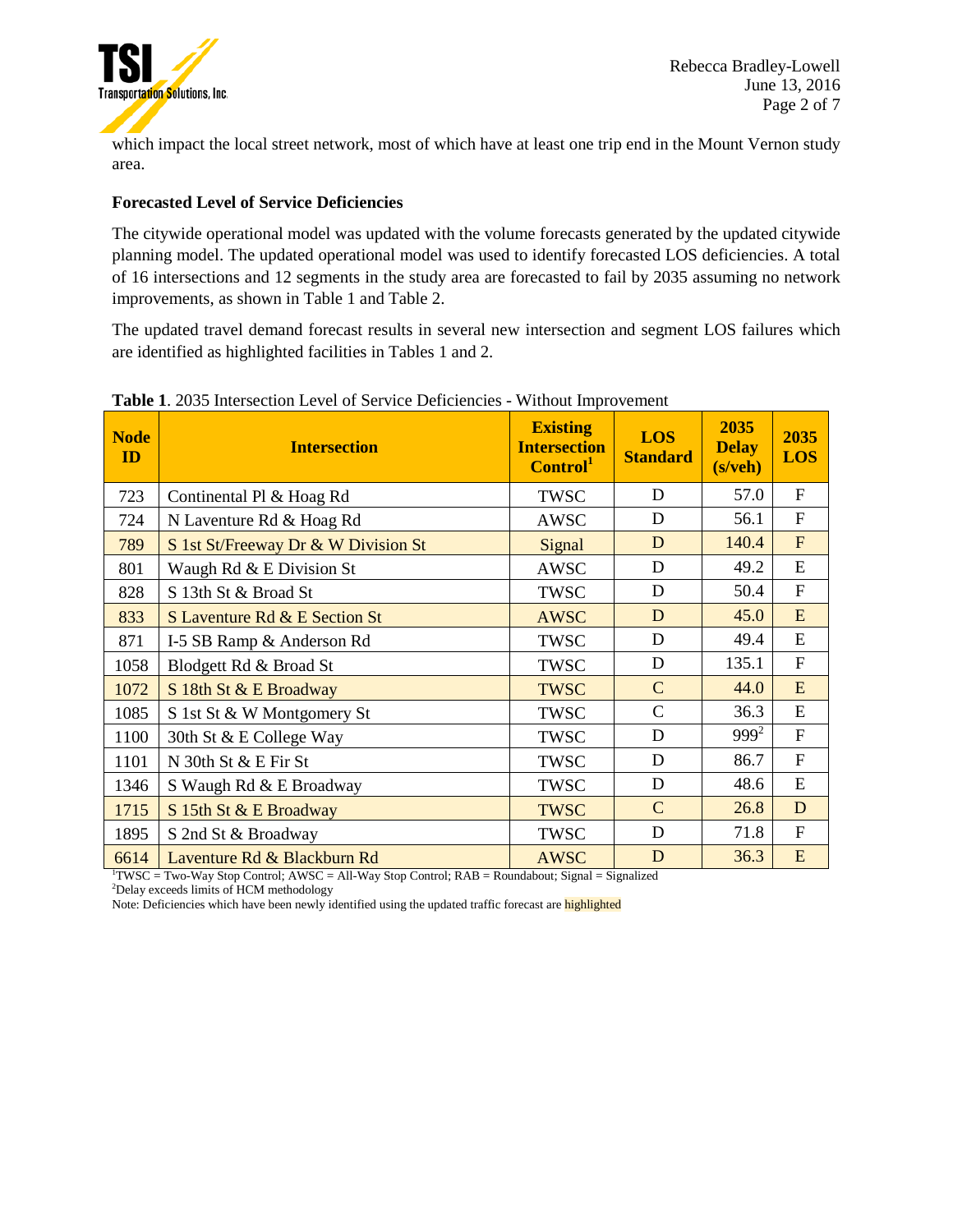

| <b>Segment</b><br>ID | <b>Name</b>       | <b>Cross Street A</b> | <b>Cross Street B</b> | <b>Functional</b><br><b>Classification</b> | V/C  | LOS          |
|----------------------|-------------------|-----------------------|-----------------------|--------------------------------------------|------|--------------|
| 1002                 | $I-5$ NB          | Mt Vernon Rd          | Anderson Rd           | Freeway                                    | 0.90 | E            |
| 1003                 | $I-5$ NB          | Anderson Rd           | Kincaid St            | Freeway                                    | 0.90 | $\mathbf D$  |
| 1004                 | $I-5$ NB          | Kincaid St            | College Way           | Freeway                                    | 0.91 | E            |
| 1005                 | $I-5$ NB          | College Way           | George Hopper         | Freeway                                    | 0.98 | E            |
| 1006                 | $I-5SB$           | George Hopper         | College Way           | Freeway                                    | 0.88 | D            |
| 2001                 | Division St       | Freeway Dr            | <b>Ball St</b>        | Principal Arterial                         | 1.04 | $\mathbf{F}$ |
| 3022                 | College Way       | I-5 SB ramps          | I-5 NB ramps          | Principal Arterial                         | 0.91 | E            |
| 3044                 | Anderson Rd       | I-5 NB ramps          | Cedardale Rd          | Principal Arterial                         | 0.93 | E            |
| 4009                 | Hoag Rd           | Urban Ave             | Continental Pl        | Minor Arterial                             | 1.03 | F            |
| 4059                 | <b>Broad St</b>   | Blodgett              | 9th St                | Minor Arterial                             | 1.06 | $\mathbf{F}$ |
| 5044                 | $18^{th}$ St      | Fir St                | <b>Roosevelt Ave</b>  | <b>Urban Collector</b>                     | 1.04 | F            |
| 5053                 | <b>Francis Rd</b> | 30th St               | <b>Swan Rd</b>        | <b>Urban Collector</b>                     | 0.83 | D            |

| <b>Table 2.</b> 2035 Segment Level of Service Deficiencies - Without Improvement |  |
|----------------------------------------------------------------------------------|--|

Note: Deficiencies which have been newly identified using the updated traffic forecast are **highlighted** 

# **Recommended Transportation Network Improvements**

The projects identified in Table 3 are necessary to maintain acceptable LOS in 2035 with forecasted traffic growth. Project numbers are included for projects which are included in the transportation component of the City's draft Comprehensive Plan and the 2016-2021 Capital Improvement Plan (CIP).

The model update adds six projects to the recommended improvement list. Four of these projects were previously identified in the Mount Vernon CIP and Comprehensive Plan update. Two additional projects have been identified on 18<sup>th</sup> Street, including a nonmotorized completion project north of Fir Street and an intersection improvement project at Broadway.

| Comp.<br>Plan # | CIP#      | <b>Project Name</b>                                | From/To                 | <b>Est.Cost</b><br>$($ \$\$\$) | <b>Description</b>              |
|-----------------|-----------|----------------------------------------------------|-------------------------|--------------------------------|---------------------------------|
| $T-150$         | $T-94-14$ | Fir St Widening                                    | Laventure / Waugh       | 1,200                          | Widen to 3 lanes                |
| $T-240$         | $T-06-04$ | 15 <sup>th</sup> St Improvements                   | <b>Broad / Division</b> | 1,500                          | Widen to 3 lanes                |
| $T-040$         | $T-06-05$ | Hoag/Laventure Intersection Improvements           |                         | 700                            | Capacity improvements           |
| T-070           | $T-06-10$ | College Way @ I-5<br>Improvements                  | I-5 NB $/$ I-5 SB       | 6,233                          | Add 2 lanes and<br>rechannelize |
| T-090           | $T-07-04$ | College Way / $30th$ Intersection Improvements     |                         | 700                            | Capacity improvements           |
| $T-210$         | $T-07-05$ | Division / Waugh Intersection Improvements         |                         | 600                            | Capacity improvements           |
| T-310           | $T-07-07$ | Laventure / Section Intersection Improvements      |                         | 339                            | <b>Capacity improvements</b>    |
| $T-200$         | $T-09-01$ | First St / Division Intersection Realignment       |                         | 3,000                          | <b>Capacity improvements</b>    |
| $T-370$         | $T-13-01$ | Laventure / Blackburn Intersection<br>Improvements |                         | 700                            | <b>Capacity improvements</b>    |
| $T-420$         | n/a       | Anderson Rd                                        | Henson / Cedardale      | <b>TBD</b>                     | Complete sidewalks              |
| $T-020$         | n/a       | Hoag Rd                                            | Urban / Laventure       | <b>TBD</b>                     | Widen to 3 lanes                |
| $T-290$         | n/a       | <b>Broad St</b>                                    | Blodgett / $13th$ St    | <b>TBD</b>                     | Access management / RIRO        |

**Table 3**. Projects Necessary to Mitigate Growth-Related LOS Deficiencies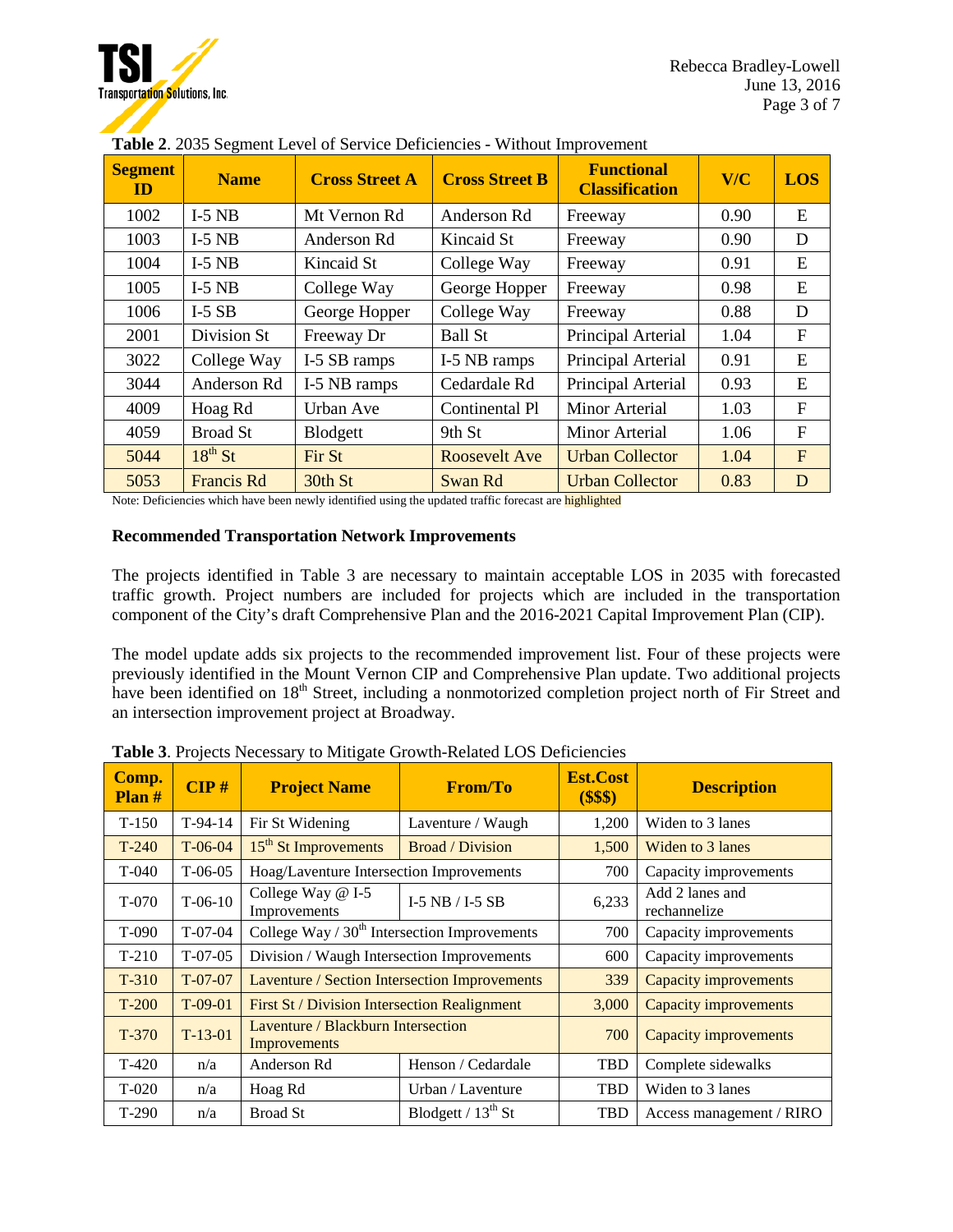

| Comp.<br>Plan# | CIP# | <b>Project Name</b>                                                                                                                                                              | From/To                                                     | <b>Est.Cost</b><br>(\$\$ | <b>Description</b>         |
|----------------|------|----------------------------------------------------------------------------------------------------------------------------------------------------------------------------------|-------------------------------------------------------------|--------------------------|----------------------------|
| $T-010$        | n/a  | Francis Rd                                                                                                                                                                       | $30th$ St / Swan Rd                                         |                          | Complete sidewalks         |
| n/a            | n/a  | $18^{th}$ St<br>Fir St / Roosevelt Ave                                                                                                                                           |                                                             | <b>TBD</b>               | Complete sidewalk/bike ln  |
| $T-330$        | n/a  | Waugh/Broadway Intersection Improvements                                                                                                                                         |                                                             | <b>TBD</b>               | New roundabout             |
| $T-260$        | n/a  | Broadway/2 <sup>nd</sup> St Intersection Improvements                                                                                                                            |                                                             | <b>TBD</b>               | New all-way stop           |
| $T-230$        | n/a  |                                                                                                                                                                                  | $S$ 1 <sup>st</sup> St/Montgomery Intersection Improvements | <b>TBD</b>               | New all-way stop           |
| n/a            | n/a  | Broadway / $18th$ St Intersection Improvements<br>$\mathbf{a}$ , and $\mathbf{a}$ , and $\mathbf{a}$ , and $\mathbf{a}$ , and $\mathbf{a}$ , and $\mathbf{a}$ , and $\mathbf{a}$ |                                                             | <b>TBD</b><br>.          | Left-turn bays on Broadway |

Note: Deficiencies which have been newly identified using the updated traffic forecast are highlighted

Tables 4 and 5 identify all of the facilities that are deficient in the 2035 no action scenario and describe how they meet standards after the recommended improvements. The Division St (SR 536) Skagit River Bridge is forecasted to operate at LOS F by 2035 but is exempt from LOS standards per MVMC 14.10.060(C).

| <b>Node</b> |                                            | <b>Proposed</b>                             | 2035 No<br><b>Improvement</b> |                  | <b>2035 With</b><br><b>Improvement</b> |              | <b>Improvement</b>                  |
|-------------|--------------------------------------------|---------------------------------------------|-------------------------------|------------------|----------------------------------------|--------------|-------------------------------------|
| ID          | <b>Intersection</b>                        | <b>Intersection</b><br>Control <sup>1</sup> | <b>Delay</b><br>(s/veh)       | LOS              | <b>Delay</b><br>(s/veh)                | LOS          | <b>Description</b>                  |
| 723         | Continental Pl &<br>Hoag Rd                | <b>TWSC</b>                                 | 57.0                          | $\mathbf{F}$     | 19.2                                   | $\mathbf C$  | Add TWLTL                           |
| 724         | N Laventure Rd &<br>Hoag Rd                | Signal                                      | 56.1                          | $\mathbf{F}$     | 27.6                                   | $\mathsf{C}$ | Signalize                           |
| 789         | S 1st St/Freeway Dr<br>& W Division St     | Signal                                      | 140.4                         | $\mathbf{F}$     | 27.7                                   | $\mathsf{C}$ | Improve left-turn<br>phasing        |
| 801         | Waugh Rd & E<br>Division St                | <b>RAB</b>                                  | 49.2                          | E                | 15.3                                   | B            | New roundabout                      |
| 828         | S 13th St & Broad St                       | <b>TWSC</b>                                 | 50.4                          | $\mathbf{F}$     | 16.9                                   | $\mathbf C$  | Right-in right-out                  |
| 833         | S Laventure Rd & E<br>Section St           | Signal                                      | 45.0                          | E                | 21.3                                   | $\mathbf C$  | Signalize                           |
| 871         | I-5 SB Ramp $\overline{\&}$<br>Anderson Rd | <b>RAB</b>                                  | 49.4                          | E                | 7.1                                    | $\mathsf{A}$ | New roundabout                      |
| 1058        | Blodgett Rd & Broad<br>St                  | <b>TWSC</b>                                 | 135.1                         | $\mathbf{F}$     | 15.7                                   | $\mathbf C$  | Right-in right-out                  |
| 1072        | S 18th St & E<br><b>Broadway</b>           | <b>TWSC</b>                                 | 44.0                          | E                | 22.0                                   | $\mathbf C$  | EB/WB left-turn<br>lanes            |
| 1085        | S 1st St & W<br>Montgomery St              | <b>AWSC</b>                                 | 36.3                          | E                | 20.1                                   | $\mathsf{C}$ | New all-way stop                    |
| 1100        | 30th St & E College<br>Way                 | Signal                                      | 999.0                         | ${\bf F}$        | 23.0                                   | $\mathbf C$  | Signalize                           |
| 1101        | N 30th St & E Fir St                       | <b>TWSC</b>                                 | 86.7                          | $\boldsymbol{F}$ | 32.0                                   | D            | Add TWLTL                           |
| 1346        | S Waugh Rd & E<br><b>Broadway</b>          | <b>RAB</b>                                  | 48.6                          | E                | 7.2                                    | A            | New roundabout                      |
| 1715        | S 15th St & E<br>Broadway                  | <b>TWSC</b>                                 | 26.8                          | D                | 23.2                                   | $\mathsf{C}$ | Widen Broadway<br>to 3-lane section |
| 1895        | S 2nd St & Broadway                        | <b>AWSC</b>                                 | 71.8                          | ${\bf F}$        | 19.9                                   | $\mathbf C$  | New all-way stop                    |
| 6614        | Laventure Rd &<br>Blackburn Rd             | Signal                                      | 36.3                          | E                | 21.6                                   | $\mathsf{C}$ | Signalize                           |

| <b>Table 4.</b> 2035 Intersection Level of Service Deficiencies - With Improvement |  |
|------------------------------------------------------------------------------------|--|
|------------------------------------------------------------------------------------|--|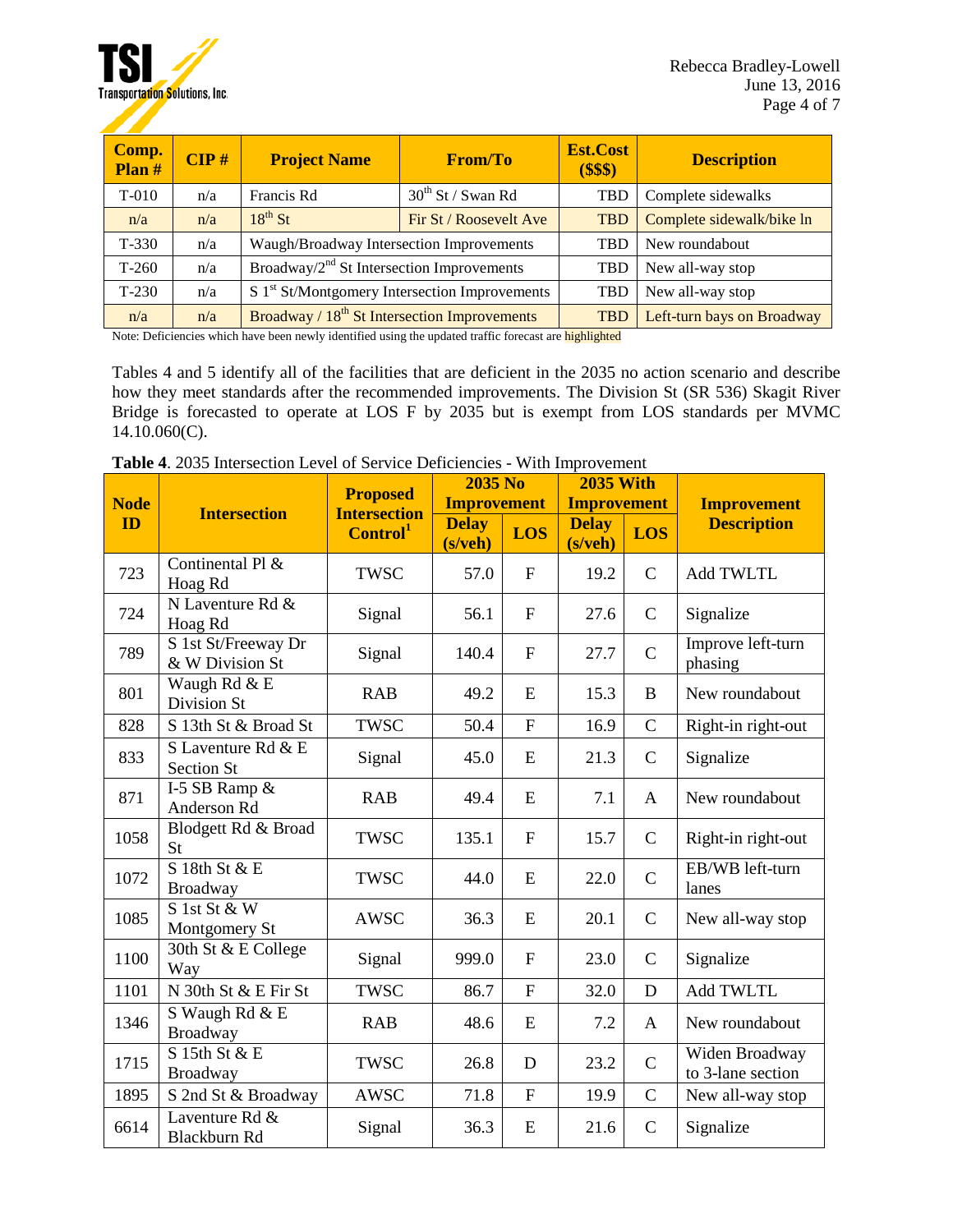

1 TWSC = Two-Way Stop Control; AWSC = All-Way Stop Control; RAB = Roundabout; Signal = Signalized

| <b>Segment</b><br><b>ID</b> | <b>Name</b>     | From/To                              | <b>Functional</b><br><b>Classification</b> | N <sub>0</sub><br><b>Improvement</b> |              | <b>With</b><br><b>Improvement</b> |               | <b>Improvement</b><br><b>Description</b> |
|-----------------------------|-----------------|--------------------------------------|--------------------------------------------|--------------------------------------|--------------|-----------------------------------|---------------|------------------------------------------|
|                             |                 |                                      |                                            | V/C                                  | LOS          | V/C                               | <b>LOS</b>    |                                          |
| 2001                        | Division St     | Freeway / Ball                       | Principal<br>Arterial                      | 0.90                                 | E            | 1.04                              | $\mathbf F$   | LOS exempt<br>per MVMC<br>14.10.060      |
| 2002                        | Division St.    | Ball / Wall                          | Principal<br>Arterial                      | 0.90                                 | D            | 0.91                              | E             | LOS exempt<br>per MVMC<br>14.10.060      |
| 3022                        | College<br>Way  | I-5 SB ramp $/$<br>I-5 NB ramp       | Principal<br>Arterial                      | 0.91                                 | E            | 0.58                              | $\mathsf{A}$  | Add lanes and<br>rechannelize            |
| 3044                        | Anderson<br>Rd  | I-5 NB ramp $/$<br>Cedardale         | Principal<br>Arterial                      | 0.98                                 | E            | 0.83                              | D             | Complete<br>sidewalks                    |
| 4009                        | Hoag Rd         | Urban $\overline{\ }$<br>Continental | Minor Arterial                             | 0.88                                 | D            | 0.74                              | $\mathcal{C}$ | Widen to 3<br>lanes                      |
| 4059                        | <b>Broad St</b> | Blodgett / $9th$                     | Minor Arterial                             | 1.04                                 | $\mathbf{F}$ | 0.75                              | $\mathcal{C}$ | Right-in right-<br>out<br>channelization |
| 5044                        | 18th St         | Fir / Roosevelt                      | Urban<br>Collector                         | 0.91                                 | E            | 0.76                              | $\mathcal{C}$ | Complete bike<br>lane                    |
| 5053                        | Francis Rd      | $30^{\text{th}}$ / Swan              | Urban<br>Collector                         | 0.93                                 | E            | 0.76                              | $\mathbf C$   | Complete<br>sidewalks                    |

# **Table 5**. 2035 Segment Level of Service Deficiencies - With Improvement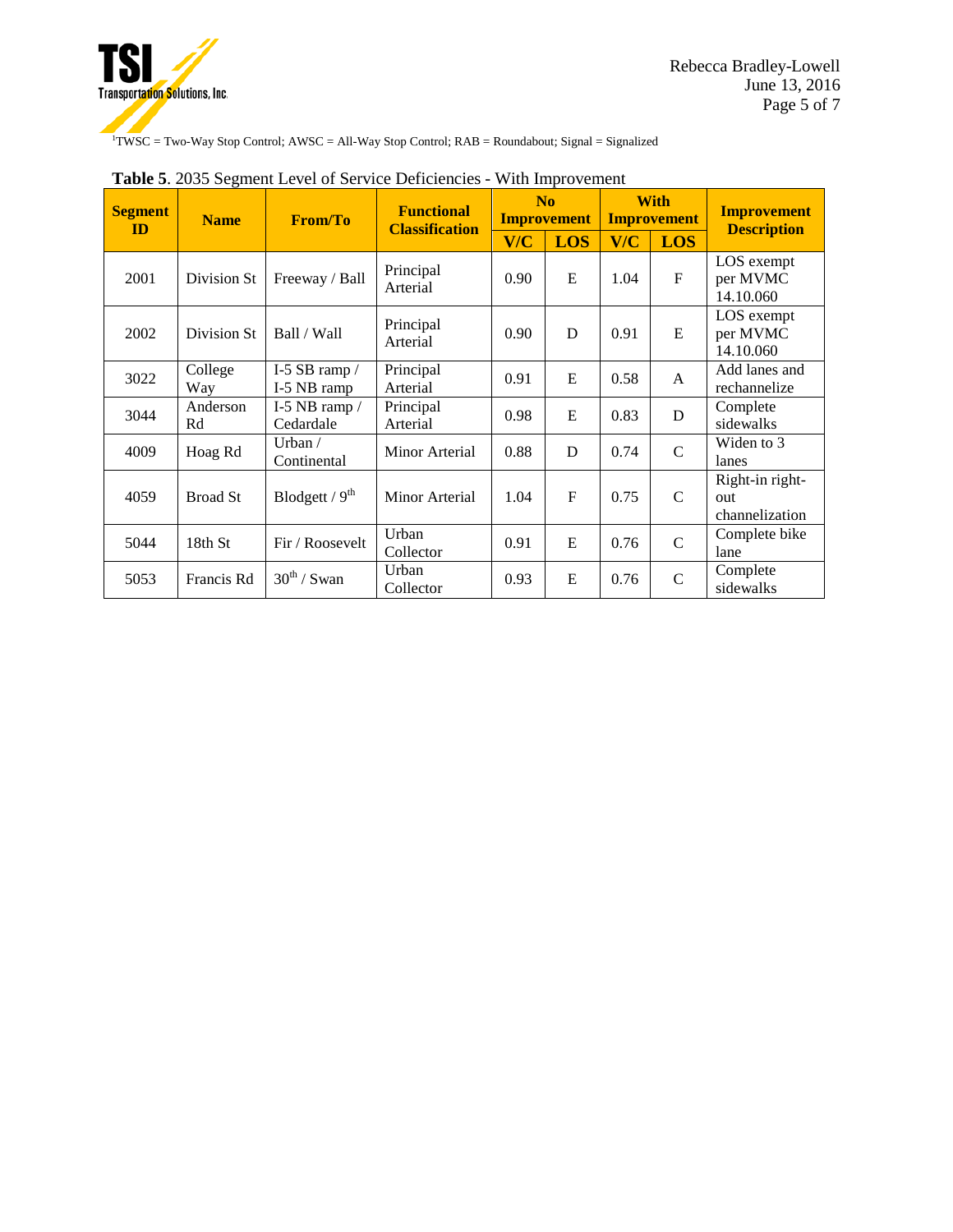

# **Future Improvements Identified in TIP**

A complete list of projects contained in the City's 2016-2021 TIP is provided in Table 6. Projects which are necessary to maintain LOS concurrency standards for the next 20 years are highlighted. While the highlighted projects will be necessary to maintain concurrency standards, the other projects in Table 6 may serve other transportation needs (e.g. transportation network completion, expanding non-motorized access) identified by the City.

| ID             | CIP#      | <b>Project Name</b>                      | <b>From/To</b>                              | <b>Est.Cost</b><br>$($ \$\$\$) | <b>Description</b>                                                                                   |  |
|----------------|-----------|------------------------------------------|---------------------------------------------|--------------------------------|------------------------------------------------------------------------------------------------------|--|
| $\mathbf{1}$   | $T-94-14$ | Fir St Widening                          | Laventure / Waugh                           | 1,200                          | Widen to 3 lanes                                                                                     |  |
| $\overline{2}$ | $T-94-19$ | <b>Blackburn Rd</b><br>Widening          | Cedar Hills Dr / Little<br>Mtn Rd           | 1,700                          | Widen to current street<br>standards                                                                 |  |
| 3              | $T-94-21$ | <b>Blackburn Rd</b><br>Extension         | Little Mtn Rd /<br>Eaglemont                | 2,400                          | Widen to current street<br>standards                                                                 |  |
| 4              | T-97-07   | Freeway Dr Widening                      | Cameron / College                           | 3,000                          | Widen to 3 lanes & add<br>sidewalks                                                                  |  |
| 5              | $T-00-02$ | <b>Local Improvements</b>                | Various                                     | 3,000                          | Maintain existing street<br>network                                                                  |  |
| 6              | $T-02-04$ | Roosevelt Ave<br>Extension               | Urban / Cameron                             | 11,100                         | <b>Extend Roosevelt Ave</b>                                                                          |  |
| 7              | $T-02-06$ | 30 <sup>th</sup> St Extension            | Blackburn / Section                         | 1,300                          | Extend 30 <sup>th</sup> Street                                                                       |  |
| 8              | $T-02-10$ | <b>Fowler Trail</b><br>Conection         | Laventure $/30^{th}$ St                     | 200                            | Connect pedestrian path from<br>Laventure to 30 <sup>th</sup> St along the<br>extension of Fowler St |  |
| 9              | $T-02-13$ | 30 <sup>th</sup> St Pathway              | Blackburn / Fowler                          | 150                            | Pathway parallel to 30 <sup>th</sup> St                                                              |  |
| 10             | $T-02-17$ | <b>River Dike Trails</b>                 | Various                                     | 500                            | Utilize existing dike top as<br>ped pathways                                                         |  |
| 11             | $T-02-24$ | $30th$ St Improvements                   | Fir St / Manito Dr                          | 900                            | Street widening, complete<br>sidewalks                                                               |  |
| 12             | $T-03-02$ | <b>Broad St Improvement</b>              | Blodgett / 12 <sup>th</sup> St              | 2,550                          | Pedestrian safety<br>improvements                                                                    |  |
| 13             | $T-05-02$ | <b>Martin Rd</b><br>Improvements         | Trumpeter /<br>McLaughlin                   | 2,000                          | Realignment &<br>reconstruction                                                                      |  |
| 14             | $T-05-09$ | Hickox Rd / I-5<br>interchange           | Hickox Rd / I-5                             | 5,000                          | Interchange completion                                                                               |  |
| 15             | $T-06-04$ | 15 <sup>th</sup> St Improvements         | <b>Broad / Division</b>                     | 1,500                          | Widen to 3 lanes                                                                                     |  |
| 16             | $T-06-05$ | Hoag/Laventure Intersection Improvements |                                             | 700                            | <b>Capacity improvements</b>                                                                         |  |
| 17             | $T-06-06$ | <b>Broadway Extension</b>                | Dallas / Burlingame                         | 1,157                          | <b>Extend Broadway</b>                                                                               |  |
| 18             | $T-06-07$ | Laventure Rd Impr.                       | Hoag / south of Hoag                        | 550                            | Widen to current street<br>standards                                                                 |  |
| 19             | $T-06-10$ | College Way @ I-5<br><b>Improvements</b> | I-5 NB ramp / I-5 SB<br>ramp                | 6,233                          | Add 2 lanes and rechannelize                                                                         |  |
| 20             | $T-06-11$ | I-5/SR 536<br>interchange                | SW of existing I-5<br>interchange @ Kincaid | 20,000                         | Construct new frontage rd,<br>new SB on-ramp at Section,<br>and new park & ride facility.            |  |
| 21             | $T-07-02$ | Signal maintenance                       | Various                                     | 270                            | Signal controller replacement                                                                        |  |
| 22             | $T-07-03$ | Truck rt improvement                     | Main St / Cleveland                         | 50                             | Raise road grade along<br>Milwaukee                                                                  |  |

# **Table 6**. City of Mount Vernon TIP 2016 – 2021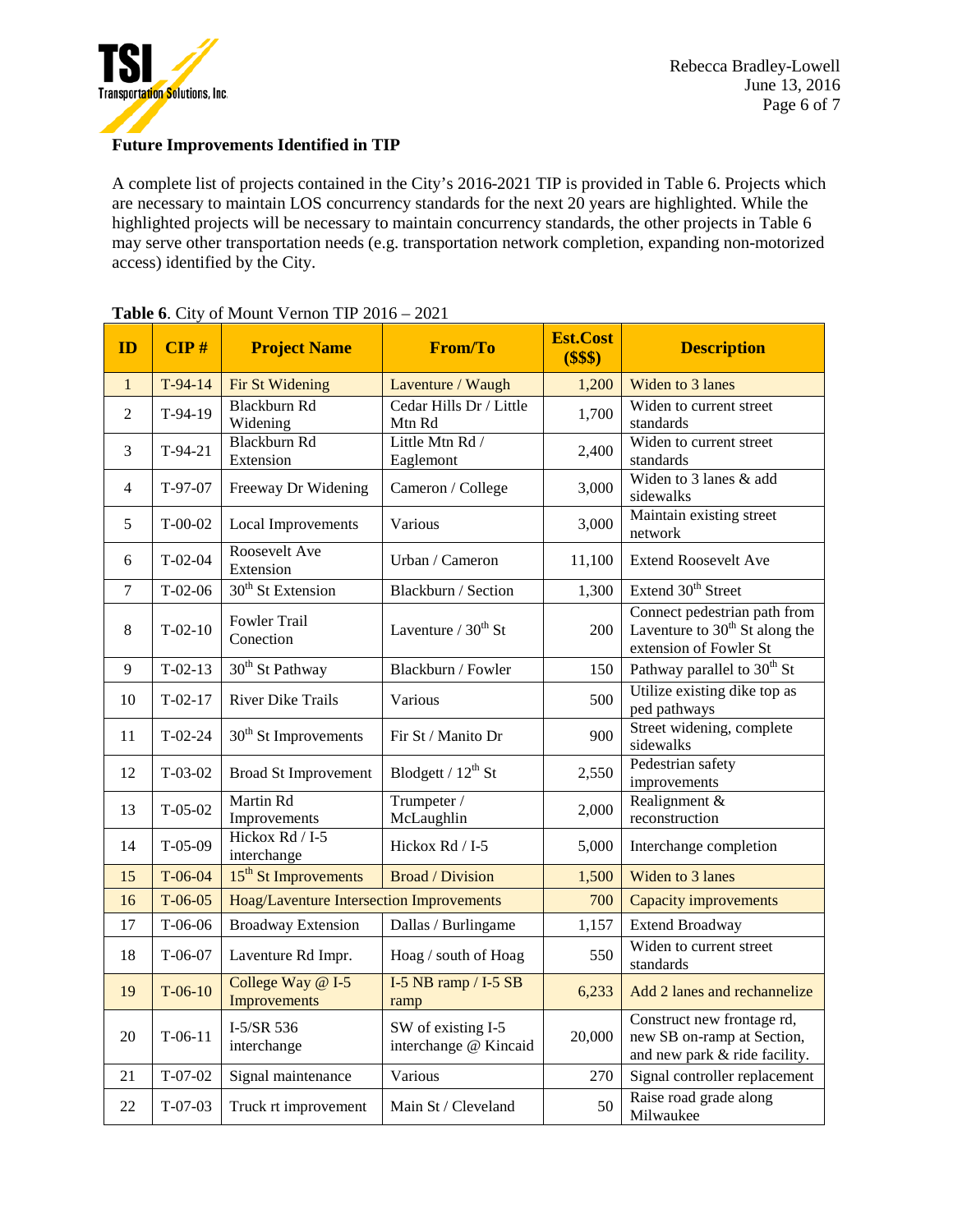



| ID                              | CIP#      | <b>Project Name</b>                                         | <b>From/To</b> | <b>Est.Cost</b><br>(\$\$\$) | <b>Description</b>           |
|---------------------------------|-----------|-------------------------------------------------------------|----------------|-----------------------------|------------------------------|
| 23                              | $T-07-04$ | College Way / $30th$ Intersection Improvements              |                | 700                         | <b>Capacity improvements</b> |
| 24                              | $T-07-05$ | Division / Waugh Intersection Improvements                  |                | 600                         | <b>Capacity improvements</b> |
| 25                              | $T-07-06$ | $18th$ / Blackburn Intersection Improvements                |                | 700                         | Capacity improvements        |
| 26                              | $T-07-07$ | Laventure / Section Intersection Improvements               |                | 339                         | <b>Capacity improvements</b> |
| 27                              | $T-08-01$ | Sidewalk Gap Prgrm<br>Various                               |                | 50                          | Construct new sidewalks      |
| 28                              | $T-09-01$ | First St / Division Intersection Realignment                |                | 3,000                       | <b>Capacity improvements</b> |
| 29                              | $T-13-01$ | Laventure / Blackburn Intersection<br>Improvements          |                | 700                         | <b>Capacity improvements</b> |
| 30                              | $T-15-01$ | <b>LED</b> Street Lights<br>Various                         |                | 544                         | Street lighting improvements |
| 31                              | $T-16-01$ | <b>ADA Sidewalk</b><br>Various<br><b>Transition Program</b> |                | 120                         | Sidewalk improvements        |
| Total Estimated Cost, 2016-2021 |           |                                                             |                | 72,213                      |                              |

Note: Projects necessary to maintain LOS concurrency standards are highlighted

#### **Conclusion**

This memo describes the results of the Mount Vernon citywide planning and operational model updates, level of service forecasts, and recommended transportation improvement projects. This information will update the technical component of the Transportation Element of the 2016 Comprehensive Plan update.

If you have any questions or need clarification related to any of the existing conditions described above, please contact me at your convenience.

Regards,

**Transportation Solutions, Inc.**

Andrew L. Bratlien, PE Senior Transportation Engineer